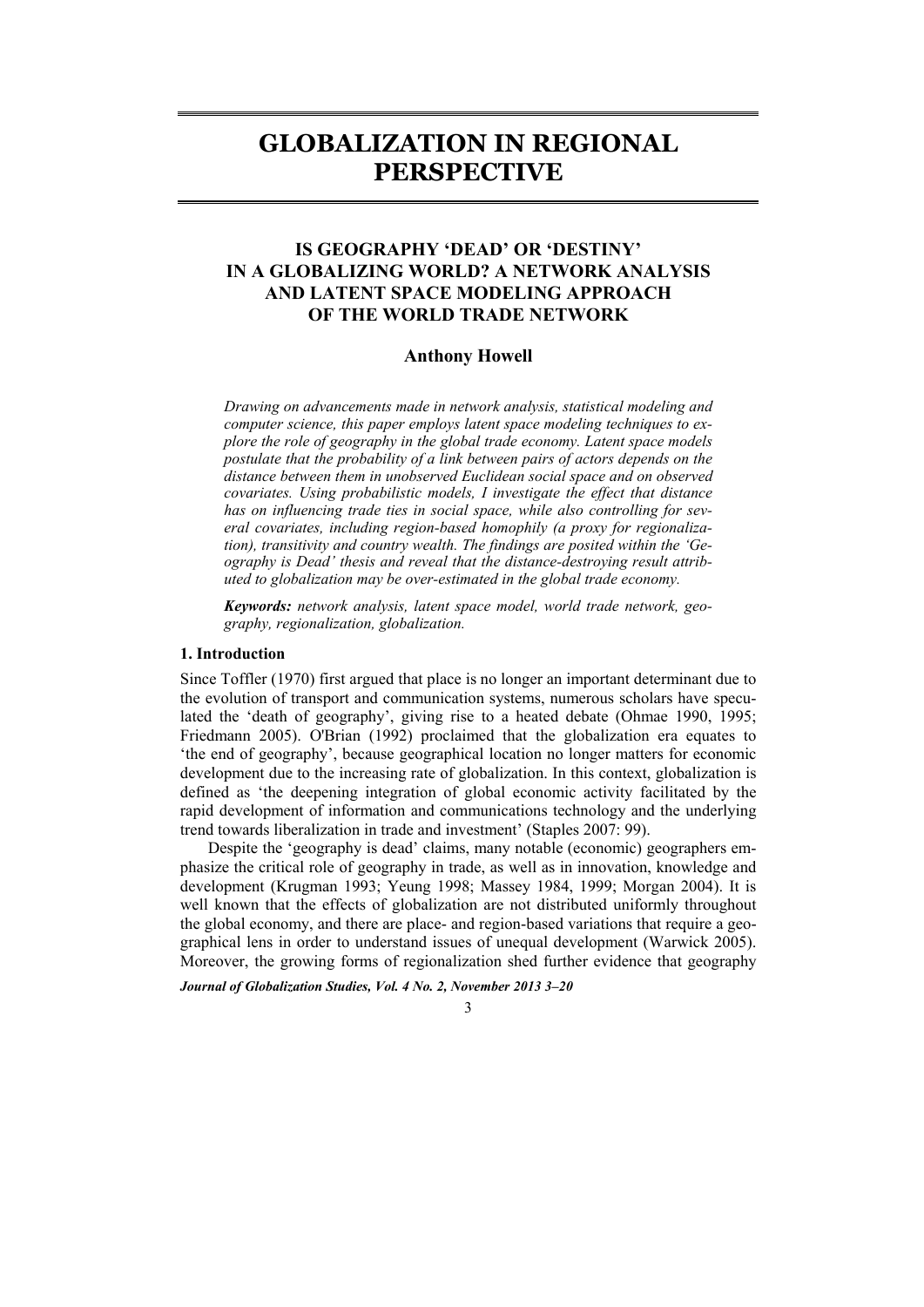does matter for trade and economic development. Regionalization is defined here as a process, 'whereby economic interaction, such as flows of goods and capital, increase faster among countries within a particular geographical area than between those countries and others outside the area' (Moore 2007: 36).

In the present paper, I apply latent space modeling – developed by Hoff *et al*. (2002) – to test the 'geography is dead' thesis. Hoff *et al*. (2002) postulate that the probability of a link between pairs of actors depends on the distance between them in unobserved Euclidean social space and on observed covariates. Using the latent space modeling approach, I investigate the effect that distance has on trade ties in latent space, while also controlling for several covariates, including region-based homophily (a proxy for regionalization), transitivity and country wealth.

Stochastic models can be used to identify the specific processes that have led the network to its particular configuration. Both the gravity model and the exponential random graph model (ERGM) are possible approaches to test the relationship between geography and trade. Aside from weak theoretical backing, another main shortcoming with these approaches is that they assume independence among all trade linkages between country pairs. In reality, it is very likely that there is inherent dependency between ties (Shortreed *et al*. 2006). For example, if South Africa and Brazil are trade partners, and China and Brazil are trade partners, then it is more likely that South Africa and China are trade partners then it is if these previous trade relationships did not exist.

By implementing proxies to take into account second- and third-order dependences in the network, the latent space model is one method to deal with this dependency.

This paper attempts to add to the growing literature on the World Trade Network (WTN), as well as to test the 'death of geography' thesis, by statistically analyzing the role of geography and trade integration using latent space stochastic models. To carry out these objectives, I estimate several simple latent space models to capture the relationship between distance and the likelihood of two countries establishing a trade partnership in the WTN, while also taking into account higher order dependencies in the network. Results from the analysis support regionalization, in favor of the 'geography is destiny' thesis (Dieter 2007), implying that proponents of the 'geography is dead' overestimate the distance-destroying effects of globalization on the global trade economy.

The outline of this paper is as follows. In the subsequent section, I provide a brief background on relevant network analysis studies. In Section 3, I discuss issues related to building, specifying and representing the trade network. In Section 4, I provide an overview of the main network statistics and network properties commonly used to infer patterns in the trade network. Specifically, I consider connectivity, centrality, clustering and hierarchy, as well as homophily and transitivity. In Section 5, I specify several latent space models and test the principles of propinquity, homophily and transitivity. Lastly, Section 6 concludes with some final remarks.

#### **2. Background**

Due to advancements in physics and computer science, network analysis is increasingly relied upon to study the world trade network and is a powerful tool that can be used to reveal topological properties, as well as the underlying structure of the trade network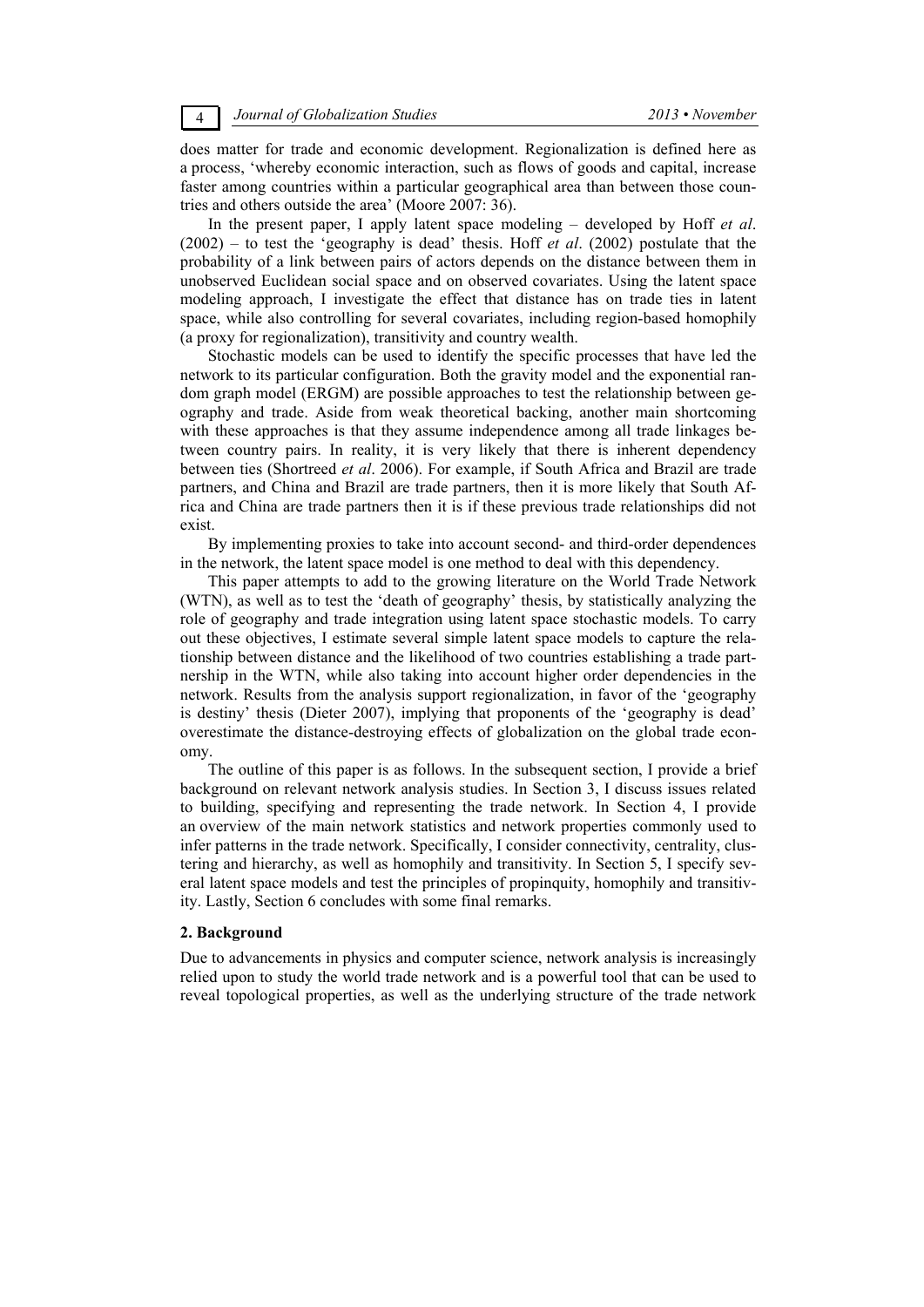(Fagiolo *et al*. 2009; Reyes *et al*. 2007, 2010). For instance, network analysis applications of the world trade network (WTN) have most notably addressed two major questions: (1) does the trade network follow a core-periphery structure (Clark 2008, 2010; Kali and Reyes 2007); and (2) do global elites tend to trade among themselves and what are the effects of international trade on economic growth (Bhattacharya *et al*. 2008; Serrano 2008; Fagiolo *et al*. 2009).

Although comparatively underdeveloped, network analysis has also been employed to investigate the role of geography in the global trade economy. Kim and Shin (2002) argue that network analysis can naturally be extended from dependency/world-systems theory to test the globalization *vs.* regionalization thesis that indirectly tests the role of geography by determining whether countries in the network are globalizing or regionalizing (Aggarwal and Koo 2005; Kim and Shin 2002; He and Deem 2010).

Findings from network analysis contribute to the debate over whether regionalization is a stepping stone or stumbling block to globalization (Bhagwati *et al*. 1999). On the one hand, some scholars believe that regionalization is a transitory step that some countries pursue to become more competitive on the global market, eventually promoting globalization and rendering geography unimportant. On the other hand, other scholars suggest that regionalization impedes globalization by hurting the welfare of non-member countries and leading to inefficient production strategies that may work at the regional scale but not at the global scale.

For instance, Kastelle *et al*. (2006) provides evidence that the 'movement of trade, capital and people is a geographically heterogeneous and historically episodic process and can be interpreted to support regionalization rather than globalization'. The authors' finding is significant because it highlights the power of geography to influence trade outcomes; even in an ever-increasing globalized world, countries still pursue regional trade integration policies with nearby countries.

Conversely, Kim and Shin (2002) argue that globalization and regionalization are not necessarily competitive, but complementary processes. From 1959–1996, the authors show that the WTN became globalized (overall network density increased significantly), while it also became regionalized (intraregional density also significantly increased). Based on their findings, the authors suggest that regionalization does not jeopardize globalization; rather the two processes are complimentary and can coincide with one another.

While the authors' findings have far reaching implications into the effects of regionalization and globalization on the global economy, the findings are predicated merely on descriptive statistics, in this case, a network statistic called node degree. Node degree measures the probability of a randomly chosen vertex to have *k*-connections to other vertices and provides a summary of a node's overall activity.<sup>1</sup> The problem with this network statistic, like any other descriptive statistic, is that no statistical model is used to control for other potential intermediating variables that may influence the outcome of a trade tie being established.

Most of the literature on the WTN only examines the network's summary statistics to track topological changes, and few attempts are made to statistically analyze the trade network using stochastic models (notable exceptions are Garlaschelli and Loffredo 2005; Garlaschelli *et al*. 2007). Fitting statistical models to networks, in general, is still in its infancy stages due to the complexity of modeling networks and the high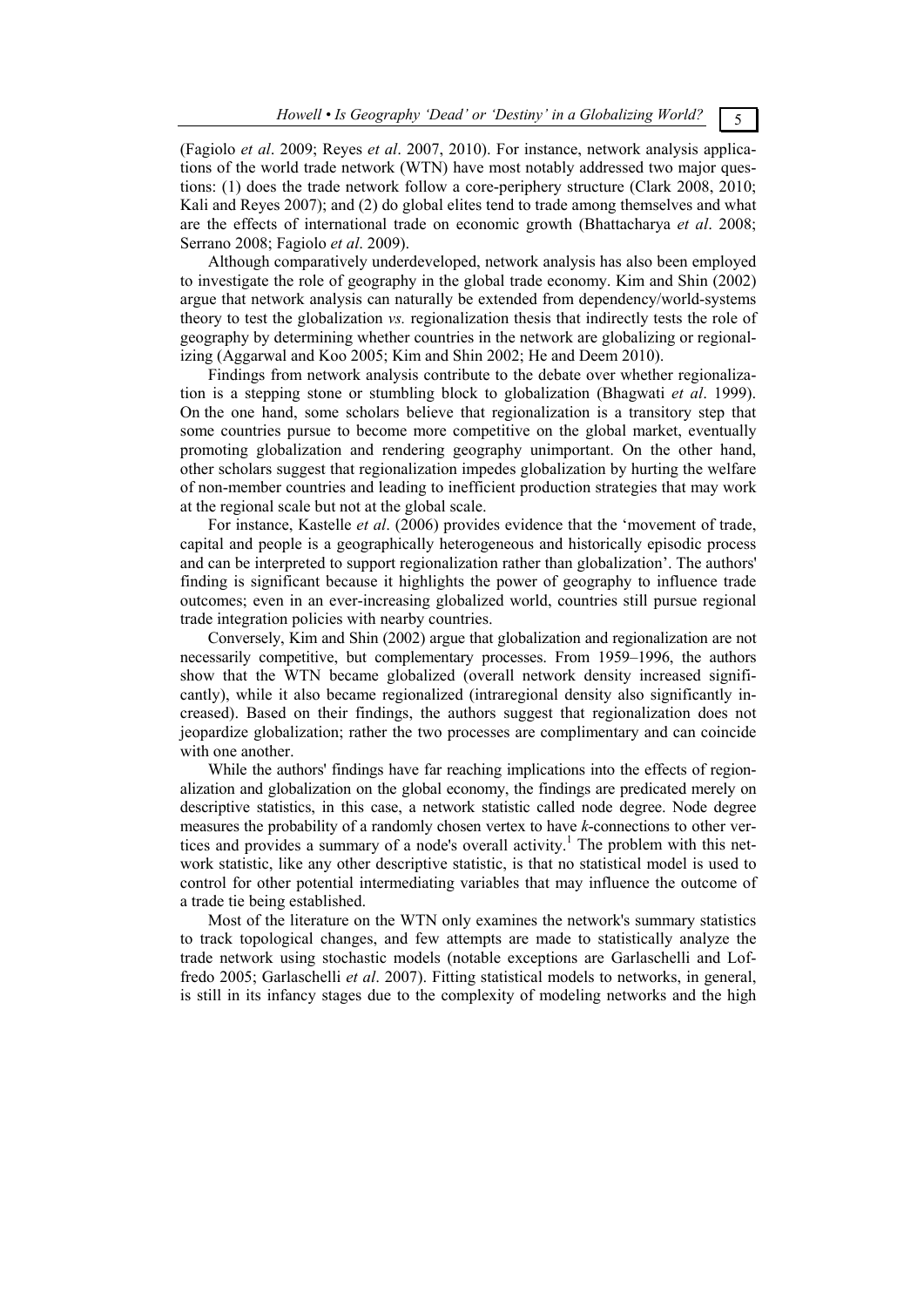6 *Journal of Globalization Studies 2013 • November* 

level of computation that is required (Hunter and Handcock 2005). It is not surprising, therefore, that the WTN literature has only recently begun to be modeled; despite the complicated nature of the WTN, pertinent topological properties of the global trade system can and should be extracted through modeling the system as a network (Serrano 2008).

#### **3. The Network Data: Specification and Representation**

Bilateral trade data are extracted from the United Nations COMTRADE database. Data for GDP per capita and the trade/GDP share are extracted from Penn World Table 6.2 (for a country listing, see Appendix). In the trade network, countries represent nodes and the links between two countries are their shared imports and exports. If a trade tie is not present, then  $y_{ij} = 0$ . The data offer information on both exports and imports, however, I use only import data because previous scholars suggest that these figures are more accurate than export figures (Kim and Shin 2002).

A network can be set up as some combination of binary/weighted, directed/undirected and static/longitudinal. For the purposes of this research, I build a binary, undirected and static network. These specifications are chosen for the following reasons: (1) Squartini *et al*. (2011) specify various combinations of the network and find that the projections made by the binary matrix are maximally informative and should be the focus of subsequent models of trade; (2) the number of in and out ties are highly correlated, and in accordance with Fagiolo *et al*. (2009) and Serrano and Boguna (2003), the WTN is sufficiently symmetric to use an undirected analysis; and (3) while the descriptive statistics may change as new countries are incorporated into the network and trade relationships are established and/or strengthened, it is likely that the underlying processes that generate the network are likely to be stable over time (Schiavo *et al*. 2010). To avoid the complexities of using longitudinal data, it is suffice to select a stochastic model for a single year, 2008, to examine the statistical properties of the WTN.

#### *Network Representation*

Graph theory, advanced by Harary and his collaborators (Harary 1959; Harary *et al*. 1965), is used to inform much of what we know about how networks work. A graph is a network model consisting of dichotomous (binary) relations. The network can be represented with the following graph notation:

$$
G = (V, E) \tag{1}
$$

where *V* is a vertex set,  $V = \{v_1, ..., v_2\}$ , and in the undirected graph,  $E \subseteq \{(v_i, v_j) : v_i, v_j \in E\}$  $\in$  V}. In the undirected case, if country *i* exports to country *j* or country *j* exports to country *i*, then  $y_{ij} = 1$ . Countries represent vertices, and edges between any two countries (*υi*, *υj*) exist if at least one million U.S. dollars in trade is transacted during the year in observation. The one million U.S. dollar threshold is common in the WTN literature (Kim and Shin 2002) and is selected in order to focus on significant trade relationships that shape the network.

I set *Y* to be the adjacency matrix for the random graph *G*.  $Y_{ij}$  is a binary random variable which indicates the state of the *i*, *j* edge. The Pr  $(Y_{\downarrow ij} = y_{\downarrow ij})$  is the probability of the *Yij* edge state. I can express  $y_{ij}$  in terms of the WTN as a dichotomous outcome:

$$
y_{ij} = \begin{cases} 1 \text{ if } (v_i, v_j) \text{ trade volume} \geq \$1 \text{ million US.} \\ 0 \text{ otherwise} \end{cases}
$$
 (2)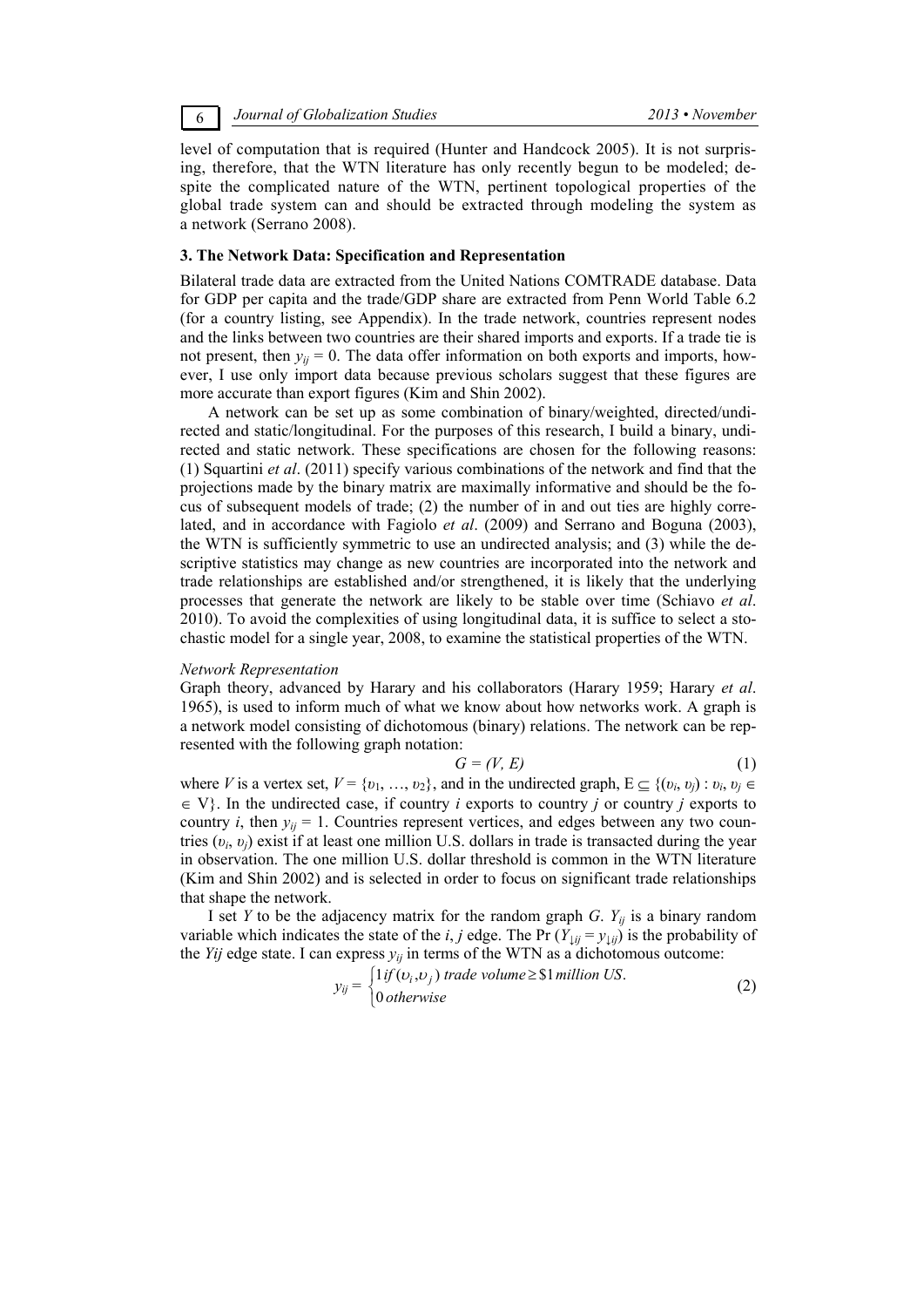The density of a network is the proportion of present ties to the maximum possible lines in a graph. A *gXg* nodal graph can be computed as:

$$
\Delta = \frac{\Sigma_{i,j} y_{ij}}{g(g-1)}.
$$
\n(3)

The density for the WTN in 2008 is .59, which means based on the number of nodes, trade ties represent approximately 59 per cent of the total possible. There are 7,177 mutual ties in 2008, but 2,799 asymmetric trade ties. Germany, the U.S., and China are the biggest traders averaging around US \$8 billion to each of its trading partners. Almost 40 per cent of countries export something to almost every other country, and every country exports to at least 20 other countries, indicating that the trade network is very concentrated.

*Table 1* 

| $11$ contractation $101$ zvv $0$      |         |  |  |  |
|---------------------------------------|---------|--|--|--|
|                                       | 2008    |  |  |  |
| <b>Countries Reporting Trade</b>      | 190     |  |  |  |
| <b>Graph Density</b>                  | .59     |  |  |  |
| Total number of dyad trade ties       | 7 1 7 7 |  |  |  |
| Total number of asymmetric trade ties | 2 7 9 9 |  |  |  |
| Countries making up 50 % of exports   |         |  |  |  |

**Network statistics for 2008** 

*Source:* Author's calculations using COMTRADE database on reported trade 2008.

#### **4. Network Summary Measures: Definitions and Descriptive Statistics**

Each network statistic attempts to explore the underlying structure of the network along one of the four major dimensions: connectivity, assortativity, clustering and centrality. Within each dimension, various node level statistics can be employed to quantify individual positions in the network and describe the local neighborhood. For example, node degree (ND) and node strength (NS) are network statistics used to measure node connectivity. ND is used when dealing with a binary network, and is the fractional count of trading partners a country has relative to all possible trade links in the network. NS is used when dealing with weighted networks, and measures the intensity of these trade links.

Both statistics calculate the number of direct ties coming in and going out of a node and represent how connected a country is within a trade network. High degree positions are influential in the network, and at the same time, may be vulnerable to other actors' influence. These statistical measures are used in the empirical studies to offer evidence for or against increasing globalization. If the statistics increase in value, they show the globe is becoming smaller or more integrated over time.

The average nearest neighbor degree (ANND) and average nearest neighbor strength (ANNS) are the most common network statistics to test assortativity. They measure the number of trading partners and the intensity (volume of trade) of a given country's trading partners. For example, if country A has 20 trading partners and each of those 20 countries trades with 20 other countries, ANND/ANNS gives ND/NS statistics for each of country A's trading partners. These two statistics are commonly employed to assess whether certain groupings of countries tend to trade with well- or less-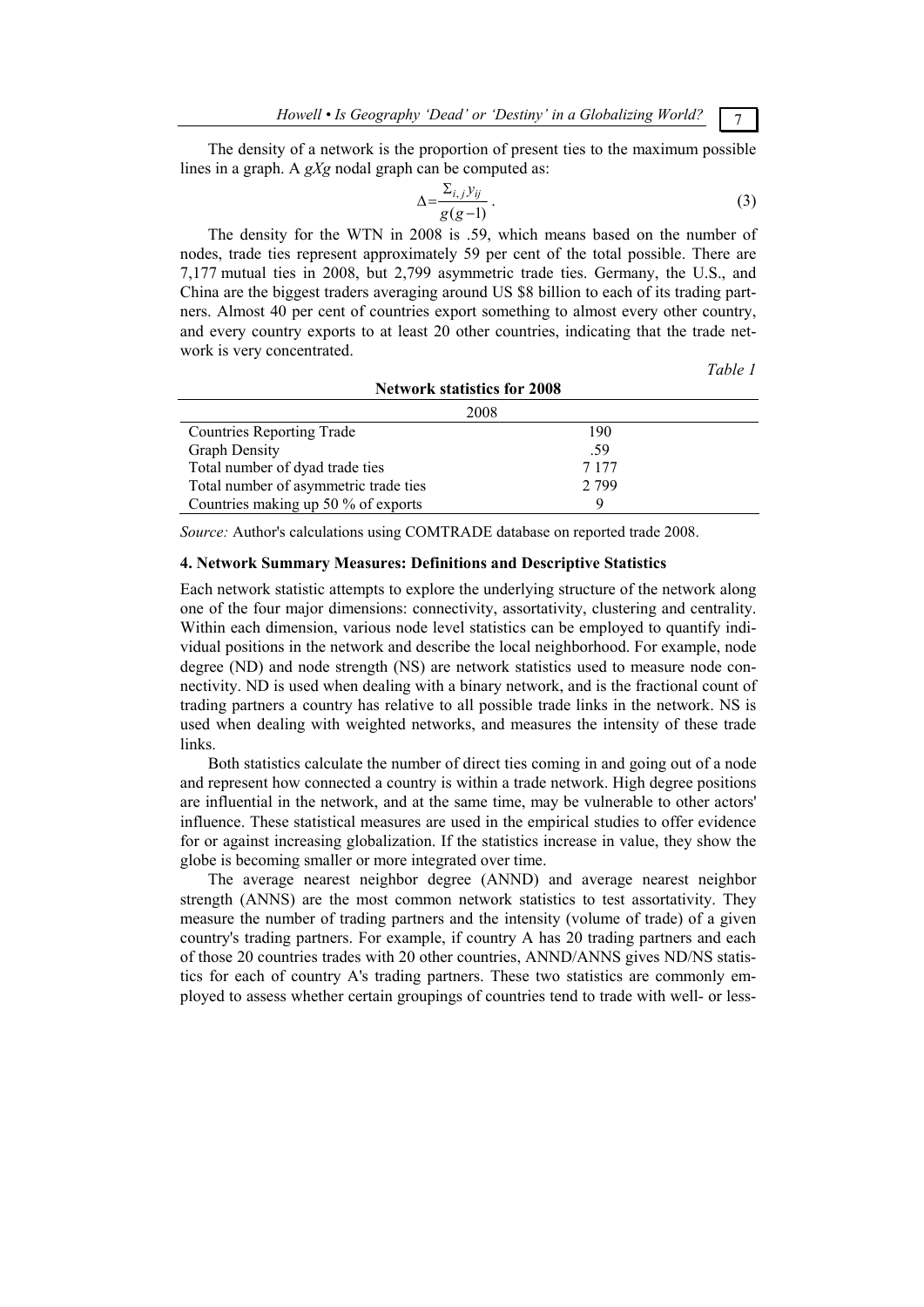connected countries. For example, ANND/ANNS can be used to test whether a 'rich club phenomenon' has emerged in the WTN.

The binary clustering coefficient (BCC) and the core clustering coefficient (CCC) are statistics for clustering. The BCC is a ratio that counts the number of triangles that exist compared to the total number of triangles that are possible in the network. CCC measures the trade intensity of these triangles. These statistics offer a perspective on the multilateralism *vs.* bilateralism debate. Clearly, if the statistics increase over time, the WTN is strengthening multi-lateral ties, whereas if the statistic is decreasing, it is associated with a rise in bilateralism.

Lastly, the centrality dimension has probably received the most attention in the network analysis because of its explanatory power of describing the hierarchy that exists within the network. The betweenness (BET) and the random walk betweenness centrality (RWBC) measures are the most commonly employed statistic for the centrality dimension and are based on reach and flow mediation. Both statistics quantify the ability of the ego-node to influence other vertices in the network. The higher is the measure for a country, the higher is the degree of influence that country has on the WTN. Most often, this measure has been found to show a core-periphery hierarchy in the WTN, thus strengthening the position of world-systems perspective.

In addition to network statistics, homophily is an important feature in this study of social networks and helps to explain why we observe a particular type of network. The principle of homophily is predicated on the fact that people with similar characteristics will have a higher rate of contact between them than dissimilar people (Louch 2000; McPherson *et al*. 2001). One can scale this principle up to include, organizations, countries, regions, and so forth. In the present context, I am interested in whether homophily by region exists. That is, do regions delineated by geographical proximity and historical reference tend to trade more among themselves relative to 'outsiders' in other regions that do not share a similar degree of cultural and historical shared experience? While there are many different ways to delineate regions, the most basic source of homophily is space (McPherson *et al*. 2001), so it makes intuitive sense to group countries based on geographic proximity (refer back to Appendix for a country listing by region).

Transitivity is another main feature found within networks. Transitivity is a statistics that measures the degree of network integration. Balance theory predicts that people should adjust their relations until the network becomes stabilized around a pattern where all dyadic ties are largely transitive, that is triadic. This social phenomenon tends to be explained in terms of triadic relationships and by the adage 'a friend of a friend is a friend' (Krivitsky *et al*. 2009). Balance theory predicts that if ties exist between country A and country B and country B and country C, then country A and country C have a strong propensity to develop a tie. A triangle is defined to be any set  $f(i; j)$ ;  $(i; k)$ ; *(k; i)g* of three edges (Morris *et al*. 2008).

#### *Descriptive Network Statistics: Connectivity, Centrality and Homophily*

Mathematically, the node degree measures the probability of a randomly chosen vertex to have *k*-connections to other vertices and provides a summary of a node's overall activity. The number of incoming ties is called in-degree, expressed as the sum of incoming ties over the number of actors in the network minus 1. In-degree ties will equal outdegree ones, expressed as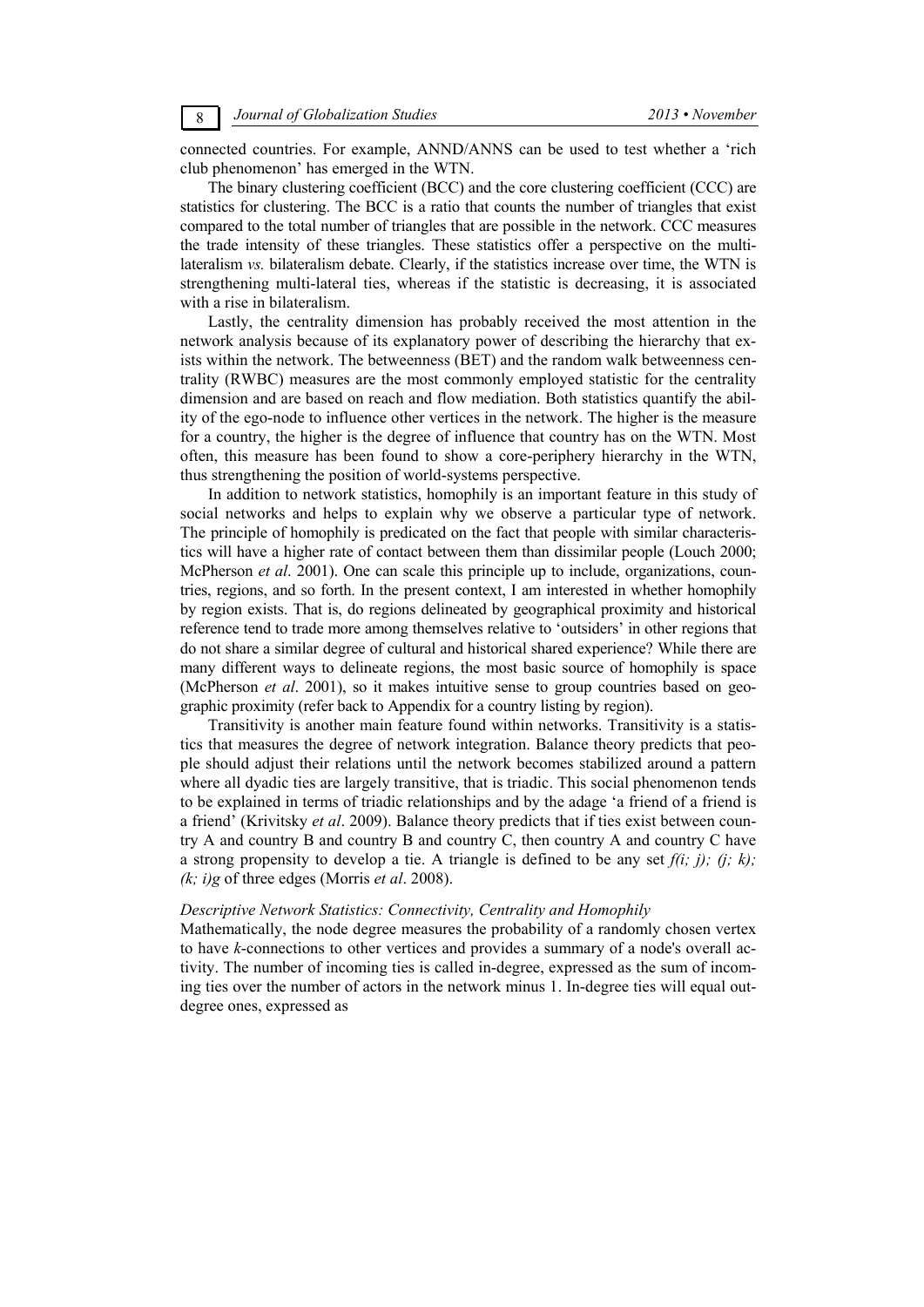$$
\frac{C_i(n_i) = \sum_{j=1}^g x_{ji}}{(g-1)}.
$$
\n(4)

Histograms of the node degree show that the distribution of trading partners is right-skewed, meaning that most countries in the network have a small number of trading partners but a smaller number of countries, referred to as 'hubs', have a comparatively larger number of trading partners (see Fig. 1).

Along the second dimension, centrality measures the quantity of walks that pass through the ego-node, that is betweenness. Betweenness (BET) is the tendency for an egonode to reside on the shortest paths between third parties, that is, to serve as a bridge between two other nodes.





100 150 200 250 300 350

**Total Degree** 

 $0.000$ 

 $\mathbf{0}$ 50

Betweenness relies on the concept of geodesic distance, which is the shortest path between two nodes, *i* and *j*. Betweenness can be quantified and expressed as:

$$
C_b(n_i) = \frac{\sum_{j < k} \frac{g_{ik}(n_i)}{g_{jk}}}{\frac{\left(g - 1\right)\left(g - 2\right)}{2}}.
$$
\n(5)

 $g_{ik}$  is the number of *j*, *k* geodesics (the shortest path between *j*, *k*) and  $g_{\downarrow}$ *ik* ( $n_{\downarrow}$ *i*) is the number of *j*, *k* geodesics that include *i*. High betweenness positions are associated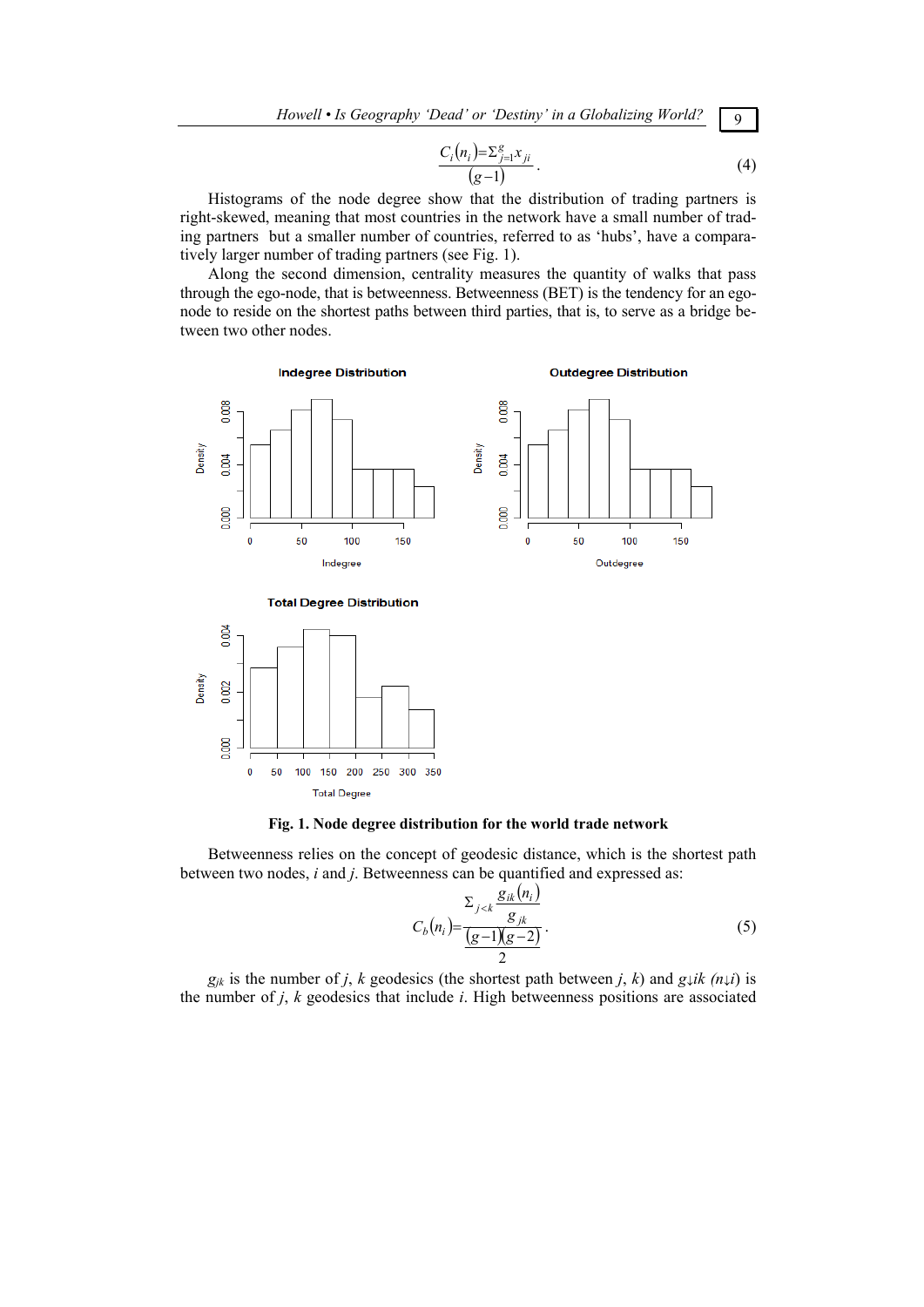with the term 'broker'. In the network literature, a 'broker' is an actor that mediates between third parties who are not directly tied. Both the node degree and betweenness measures are standardized and are compared to the theoretical maximum number of edges possible for that graph, values ranging from 0 to 1.

Another centrality measure that is less commonly explored in the world trade network is the eigenvalue centrality (EC). This measure quantifies the position of the actor in terms of the sum of the centralities of its neighbors, attenuated by a scaling constant  $(\lambda)$ . Eigenvector centrality can be expressed numerically as:

$$
C_D(n_i) = \frac{1}{\lambda} \sum_{j=1}^{g} x_{ij} C_D(n_j).
$$
 (6)

Actors with high eigenvector centrality are those with many central neighbors. This centrality measure is often overlooked by the previous articles on the WTN, which is bizarre considering this statistics is ideally suited to test core-periphery relations, a major focus point for the WTN analyses in the past.

Table 2 reports the statistics for a selective number of measures, including connectivity (ND) and centrality (BET, EC) by region. The findings reveal the most connected countries within regions, as well as compare the degree of influence across regions. For example, NAFTA and East Asian countries are the most connected and central/influential regions in the global economy. Despite the high connectivity and centrality scores for the United Kingdom, Germany and France, the EU consists of many small Eastern European countries not very well connected, thereby lowering overall average scores for the EU. SAA and the Arab league are the least connected and least central regions in the global economy.

*Table 2* 

**Connectivity and Centrality Measures by Region and Select Countries** 

| <b>Region</b>       | ND    | <b>BET</b> | EC             |
|---------------------|-------|------------|----------------|
|                     | 2     | 3          | $\overline{4}$ |
| NAFTA $(n = 3)$     | 279.3 | 218.9      | .107           |
| <b>USA</b>          | 346   | 439.39     | .121           |
| <b>CAN</b>          | 284   | 186.2      | .11            |
| MEX                 | 208   | 31.2       | .09            |
| EU 2 ( $n = 40$ )   | 210.3 | 103.8      | .084           |
| UKG                 | 344   | 522.9      | .12            |
| <b>GFR</b>          | 340   | 376.9      | .121           |
| <b>FRN</b>          | 338   | 304.3      | .11            |
| East Asia $(n = 5)$ | 246   | 177.7      | .094           |
| <b>JPN</b>          | 342   | 477.7      | .12            |
| China               | 332   | 270.8      | .121           |
| <b>ROK</b>          | 310   | 177.21     | .11            |
| ECE $(n = 11)$      | 156.2 | 27.4       | .079           |
| <b>RUS</b>          | 278   | 104        | .11            |
| <b>UKR</b>          | 276   | 109        | .12            |
| <b>BLR</b>          | 194   | 39.5       | .082           |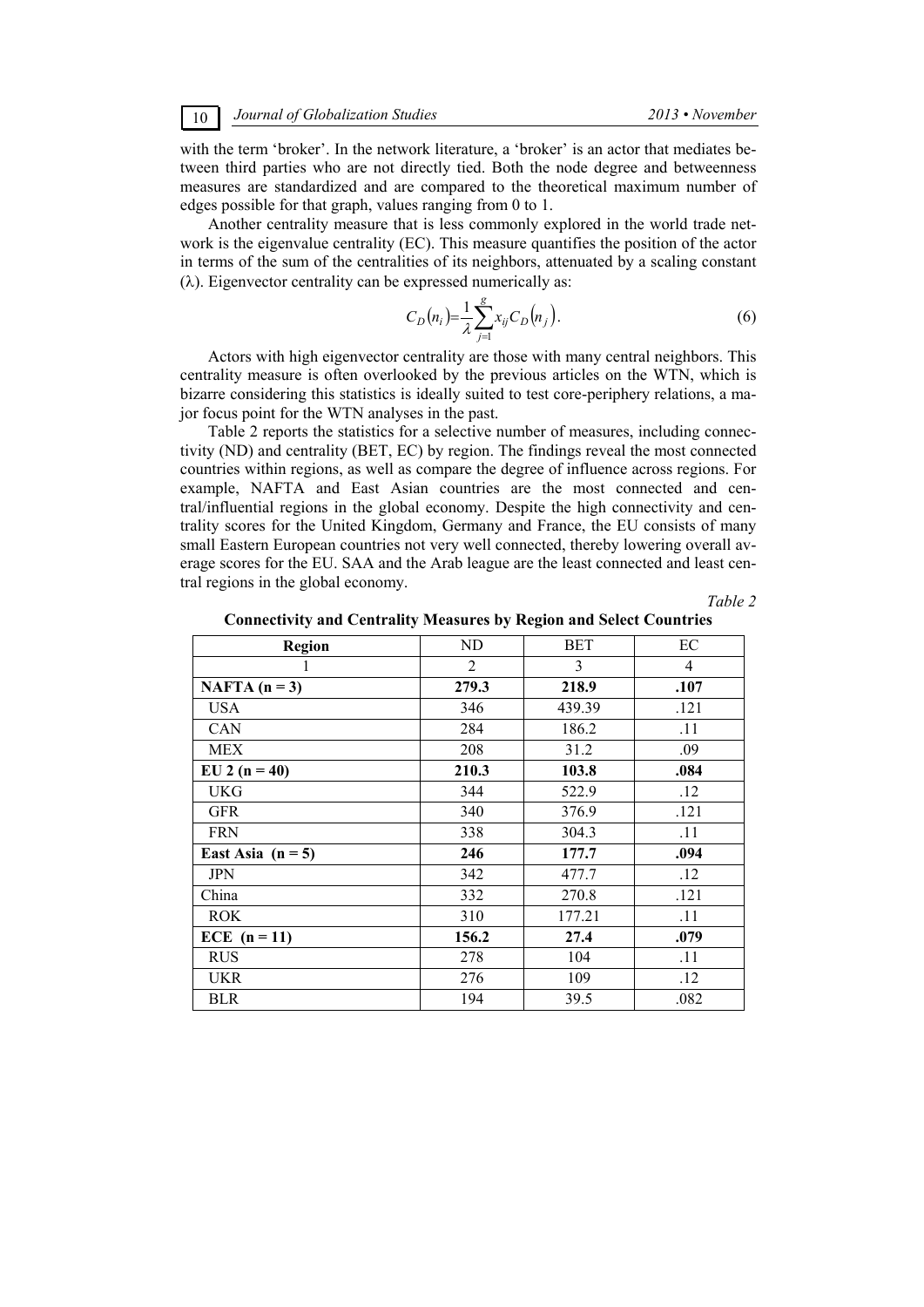|                              | $\overline{2}$ | 3      | $\overline{4}$ |
|------------------------------|----------------|--------|----------------|
| $ASEAN (n=10)$               | 191.4          | 78.5   | .079           |
| THI                          | 304            | 233.7  | .113           |
| MAL                          | 298            | 170.4  | .113           |
| <b>INS</b>                   | 292            | 144.4  | .112           |
| SAA $(n=9)$                  | 136.7          | 45.6   | .058           |
| <b>IND</b>                   | 314            | 222.7  | .116           |
| <b>PAK</b>                   | 262            | 107.6  | .102           |
| <b>BNG</b>                   | 196            | 57.68  | .082           |
| Arab League $(n = 17)$       | 155.4          | 24.4   | .068           |
| <b>SAU</b>                   | 234            | 90.2   | .093           |
| <b>ISR</b>                   | 232            | 65.3   | .095           |
| <b>UAE</b>                   | 218            | 62.1   | .09            |
| Pacific Islands ( $n = 13$ ) | 80             | 38.04  | .033           |
| AUL                          | 294            | 246.7  | .11            |
| <b>AUS</b>                   | 266            | 114.12 | .106           |
| <b>NEW</b>                   | 220            | 120.7  | .09            |
| Latin America (31)           | 132.9          | 21.2   | .059           |
| <b>BRA</b>                   | 294            | 175.2  | .11            |
| ARG                          | 244            | 65.3   | .101           |
| <b>RUM</b>                   | 242            | 69.4   | $\cdot$ 1      |
| <b>African Union (50)</b>    | 106.3          | 11.2   | .049           |
| <b>SAF</b>                   | 280            | 131.2  | .109           |
| EGY                          | 228            | 49.5   | .096           |

*Howell • Is Geography 'Dead' or 'Destiny' in a Globalizing World?* 11

Within East Asia, China has only 10 fewer trading partners than Japan (*i.e.* connectivity), yet its BET centrality score is almost half as big as Japan's. This distinction between connectivity and centrality is a key feature of network analysis. It reveals that although China is increasing the number of its trading parners and becoming better connected with the global economy, its actual influence in the network in terms of trade remains limited relative to Japan. Japan, along with the UK, and the USA have the highest BET centrality score, representing the brokers in the network; China, on the other hand, is plotted much lower than any of these three countries (see Fig. 2).

To gain a better understanding on whether homophily by region is present in the WTN, I present the mixing matrix for each region (Table 3). The mixing matrix presents the count of trade relationships cross-tabulated by the region of the two countries involved. If a strong presence of homophily is present, then there would be large values along the diagonal relative to off-diagonal values. Based on the fact that the diagonal values in the matrix do not tend to be higher than the off-diagonal values, countries do not appear to be overwhelmingly trading within their particular region; homophily by region does not appear to be a major factor.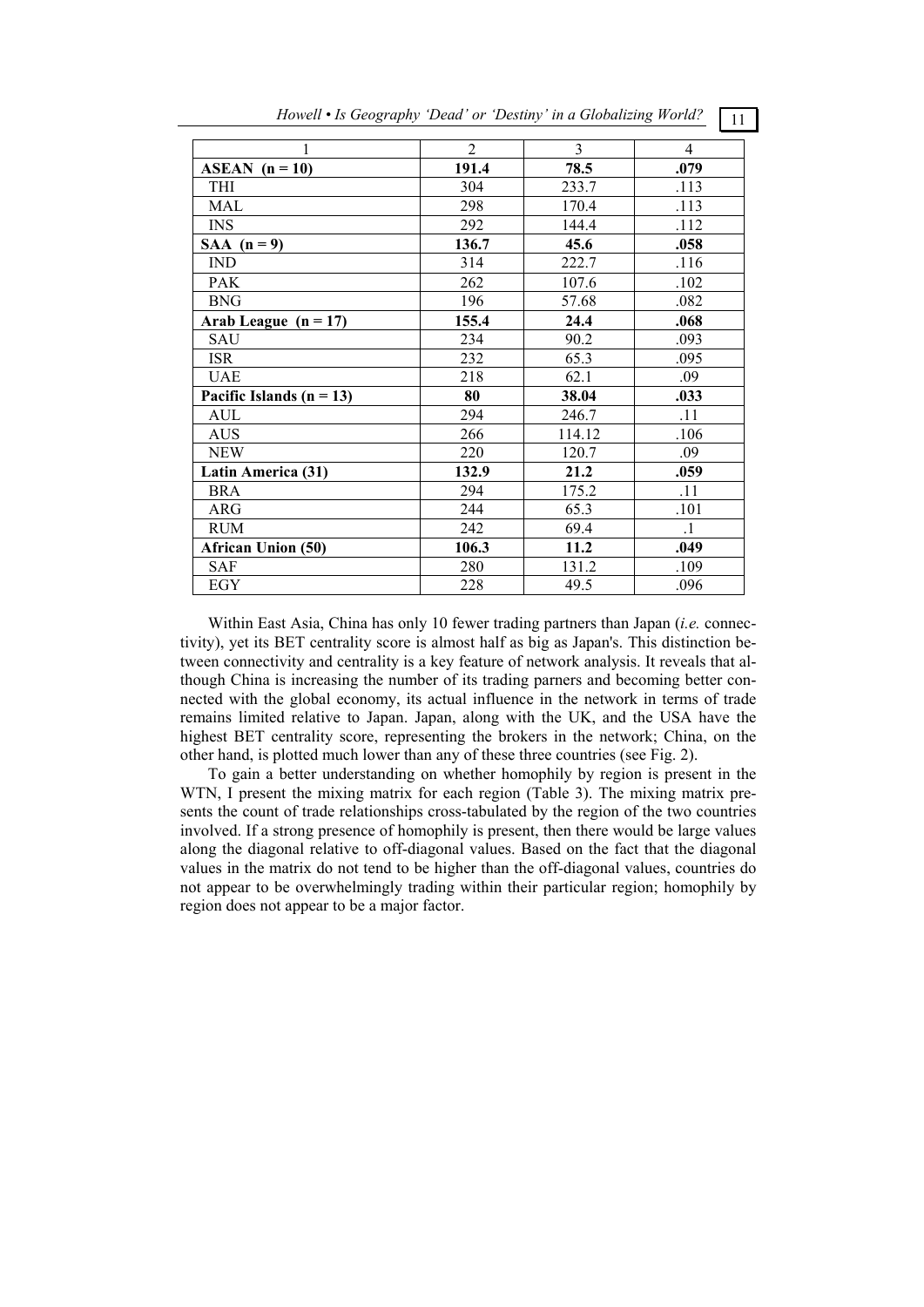

**Fig. 2. Centrality score by country**  Index

*Table 3* 

|    |     | C<br>∠ | 3  | 4   | 5   | 6   | 7   | 8   | 9   | 10  | 11  |
|----|-----|--------|----|-----|-----|-----|-----|-----|-----|-----|-----|
|    | 3   | 104    | 3  | 12  | 21  | 23  | 18  | 40  | 19  | 81  | 92  |
| 2  | 104 | 590    | 37 | 144 | 302 | 250 | 168 | 388 | 141 | 599 | 893 |
| 3  | 3   | 37     | NA | 5   | 11  | 10  | 7   | 16  | 7   | 27  | 43  |
| 4  | 12  | 144    | 5  | 7   | 38  | 37  | 25  | 52  | 23  | 99  | 123 |
| 5  | 21  | 302    | 11 | 38  | 47  | 48  | 43  | 71  | 27  | 98  | 106 |
| 6  | 23  | 250    | 10 | 37  | 48  | 40  | 51  | 93  | 43  | 128 | 194 |
| 7  | 18  | 168    | 7  | 25  | 43  | 51  | 16  | 62  | 29  | 62  | 118 |
| 8  | 40  | 388    | 16 | 52  | 71  | 93  | 62  | 83  | 44  | 142 | 247 |
| 9  | 19  | 141    | 7  | 23  | 27  | 43  | 29  | 44  | 13  | 80  | 81  |
| 10 | 81  | 599    | 27 | 99  | 98  | 128 | 62  | 142 | 80  | 243 | 259 |
| 11 | 92  | 893    | 43 | 123 | 106 | 194 | 118 | 247 | 81  | 259 | 251 |

**Mixing matrix by region** 

There are two caveats to this interpretation. First, marginal totals can be misleading and do not statistically test for the presence of homophily (this will be carried out in the modeling section below). The trade network is also very complex and strict interpretations of homophily are not always straight forward. For example, the largest value in the matrix is between Europe (region 2) and Africa (region 11). Due to the colonization era, African and European countries still maintain a strong, client-like relationship in many cases. Second, there are likely some misleading results due to the way countries are grouped. While there is no 'right' way to group countries into regions, defining China (region 4) as its own region has some drawbacks in certain cases, since its value along the diagonal is 0, and the data only cover international trade. Therefore, it is not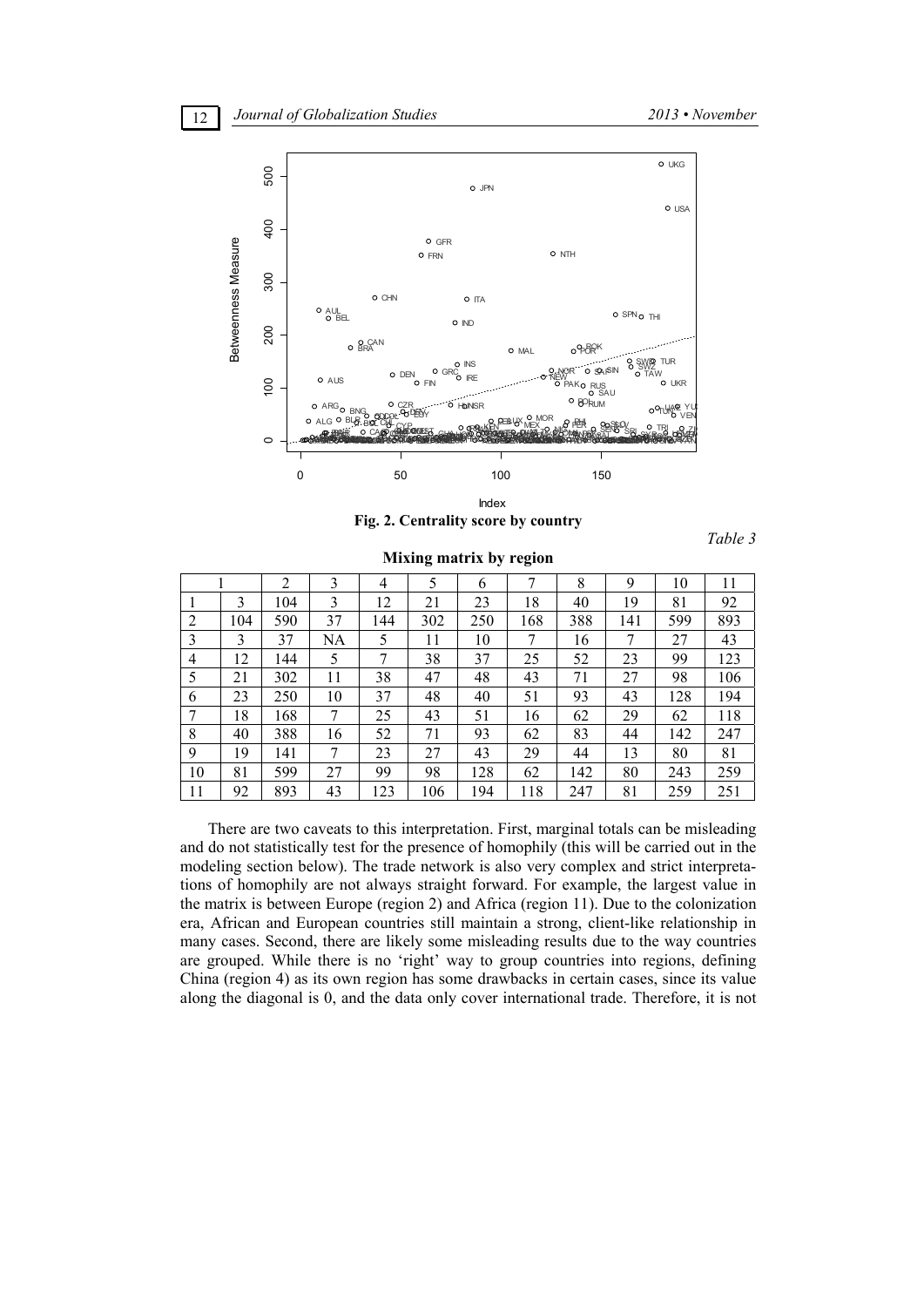possible to see China's intra-trade relationships and how it compares to other countries' international trade within a particular region.

The number of triangles found in the network area is a proxy for measuring the transitivity. Of the 7,177 ties in the network, the number of triangles is surprisingly large – 157,645. This number is far larger than what would be expected by chance and offers initial evidence that the trade network has a high degree of transitivity. This is significant because it reveals the dyadic trade dependencies among countries supporting the use of a latent space modeling approach.

### **5. Latent Space and Latent Position Model: Is Geography Dead?**

Latent space models have replaced block-modeling as the primary approach to study issues of propinquity, the tendency of spatially proximate vertices to be tied. In other words, latent space models are used to determine the role of geography in the international trade context, and can help examine whether the trade network is globalizing or regionalizing. If proponents of globalization who suggest 'geography is dead' are correct in their assertion, then the results of the latent space model will confirm that distance does not play a significant role in influencing the probability that a trade tie is established between country *i* and country *j*.

In order to test the role of geography in determining the probability two countries  $(i, j)$  form a trade relationship, I specify several latent space models. Based on the presence of homophily indicated by the descriptive statistics, there is evidence that propinquity – the probability of a link between two actors is a function of the distance between them in an unobserved latent space – exists in the trade network.

The latent position model assumes a conditional independence approach to modeling. Let  $\{z_i\}$  be the positions of the actors in the social space  $R^k$  and  $\{x_{i,j}\}$  denote the observed characteristics that are dyad-specific. That is the presence or absence of a trade tie between two countries is independent of all other ties in the system, given the unobserved positions in social space of the two individuals:

$$
P(Y|Z, X, \theta) = \prod P(y_{i,j} | z_i, z_j, x_i, \theta),
$$
\n<sup>(7)</sup>

where X and  $x_i$  and  $x_{i,j}$  are observed characteristics that are pair-specific and vectorvalued and *θ* and Z are parameters and positions to be estimated (Hoff *et al*. 2002). I use logistic regression to parameterize equation (3).

$$
\eta_{i,j} = \log \text{ odds}\big(y_{i,j} = 1 | z_i, z_j, x_{i,j}, \alpha, \beta\big). \tag{8}
$$

$$
\eta_{i,j} = \alpha + \beta' x_{i,j} - \left| z_i - z_j \right|,\tag{9}
$$

where the log *odds* ratio for two actors *j* and *k*, equidistant from *i*, is  $B^{t}(x_{i,j} - x_{i,k})$ .

I estimate  $\eta_{i,j}$  using the log-likelihood of a conditional independence model, expressed as

$$
\log P(Y|\eta) = \sum_{i \neq j} \{\eta_{i,j} y_{i,j} - \log(1 + e^{\eta_{i,j}})\},\tag{10}
$$

where  $\eta$  is a function of parameters and unknown positions. As such, I use maximumlikelihood to estimate  $n$ . Model degeneracy is a serious problem that frequently occurs when dealing with networks. If a model is degenerate then the terms in the model are grossly unsuitable at describing the underlying processes that form the observed network. That is, even under the maximum likelihood coefficients in the model, the ob-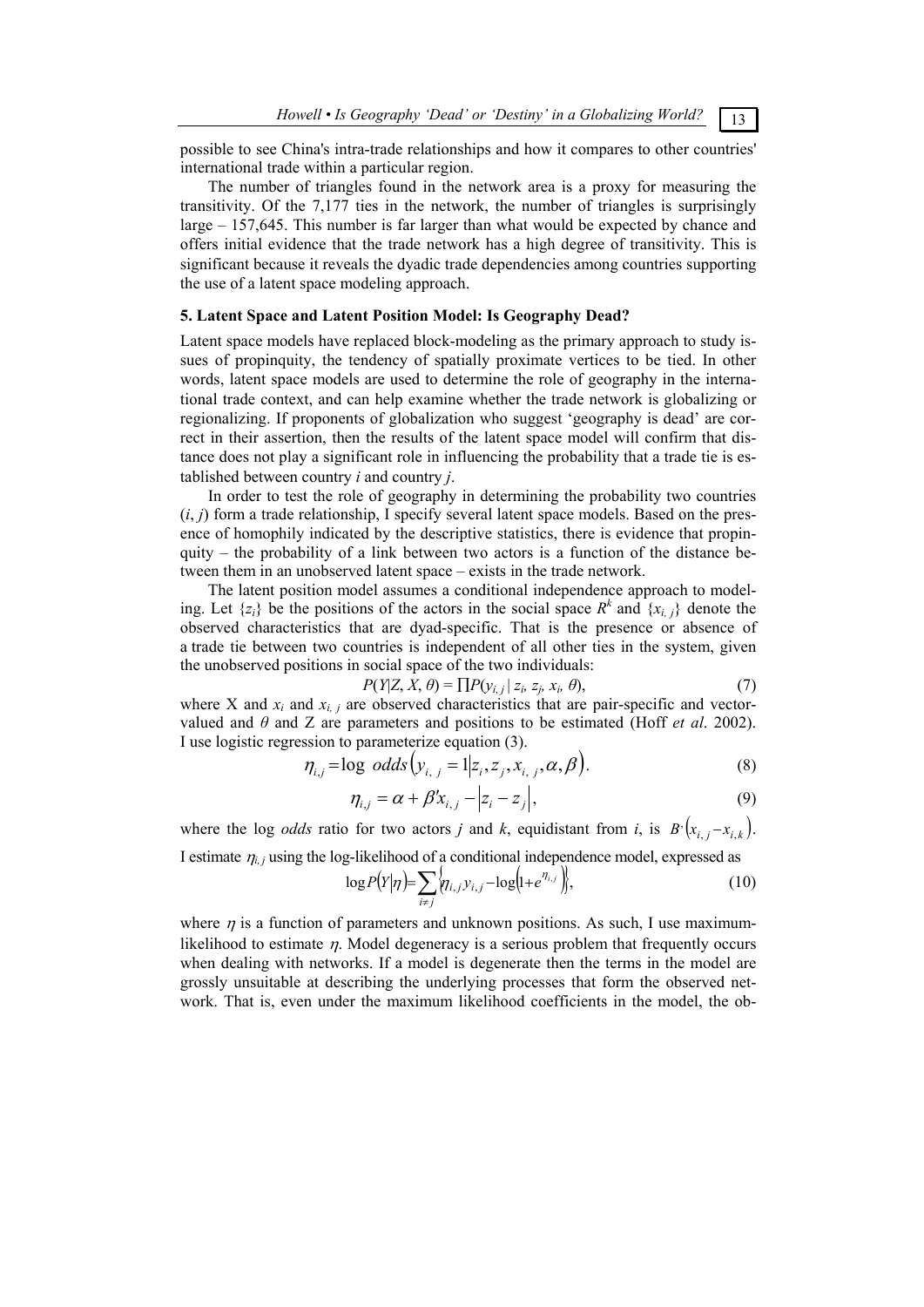served network is so unlikely to occur that the model cannot even be properly estimated (Goodreau *et al*. 2008). To check for issues of degeneracy, I carry out an MCMC estimation procedure for each model that I estimate. The results show that the model statistics do not diverge from the mean, meaning that the models are not degenerate and the maximum likelihood estimates are reliable.

I specify several simple latent space models to test the role of distance and regionbased homophily. Table 4 reports the coefficients generated from the latent space models. Model 1 only examines the role of distance in establishing a trade partner. The coefficient on EDGES is highly significant and positive, indicating that larger distances increase the likelihood of two countries establishing a tie. This finding is bizarre and at odds with predictions made by gravity models that predict trade decreases as a function of distance. In Models 2 and 3, I give additional measures to control for underlying structures within the network that may affect whether a trade tie is established.

*Table 4* 

|                        | Model 1   | Model 2    | Model 3    | Model 4    |
|------------------------|-----------|------------|------------|------------|
| Edges                  | $2.56***$ | $-5.73***$ | $-6.21***$ | $-6.13***$ |
| Latentcov (homoregion) |           | $26.25***$ | $27.20***$ | $27.81***$ |
| Triangle               |           |            | $1.84***$  | $2.02***$  |
| Nodecov.GDP            |           |            |            | $1.42***$  |

**Latent space models (d=2)** 

A good model is the one that accounts for a country's tendency for assortative mixing, which is based on the notion of homophily (Goodreau *et al*. 2008). In the present context, I want to account for assortative mixing that may occur for countries that belong to a particular region. If assortative mixing is present, then countries within the same region have a greater probability of forming a tie relative to countries in other regions.

Model 2 introduces *Homoregion*, a covariate that accounts for homophily. In this model, I find the sign of the EDGES coefficient switches from negative to positive, confirming the conventional relationship between trade and distance. In other words, the likelihood of two countries forming a tie decreases as distance between countries in latent space increases. The coefficient on *Homoregion* is very large and statistically significant. This finding indicates that countries classified into the same regional grouping will be more likely to form a trade tie within their own region than with countries from other regional groupings, in support of the regionalization thesis. Model 3 adds *Triangle* to take into account the transitive nature of the network. The significant, positive coefficient for *Triangle* confirms that if two countries *i, j,* have a mutual trading partner, *m*, then the likelihood that countries *i, j* begin to trade increases.

In addition to controlling for network statistics, Model 4 adds real per capita GDP, *Nodecov.GDP* as an additional covariate to control for the effect of wealth on countries forming a tie. The positive, statistically significant coefficient produced by the wealth covariate reveals the hierarchical structure of the network, meaning that rich countries tend to trade disproportionately among themselves.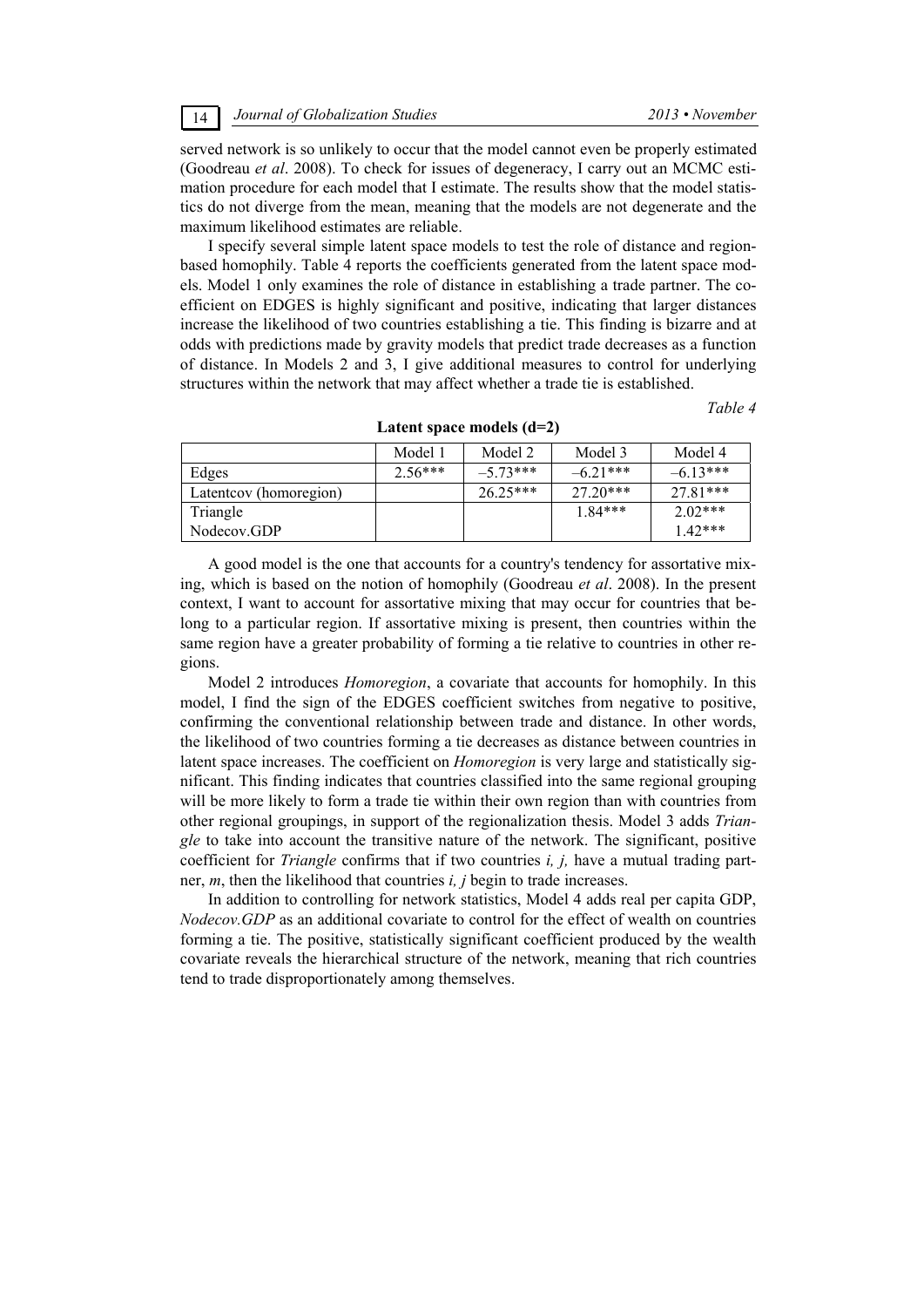### **6. Conclusion**

The findings presented in this paper suggest that regionalization is a particularly important strategy pursued by countries in the global economy. The integration of regional blocs, along with the proliferation of regional trade agreements (RTAs) promote regionalization and have emerged as individual countries attempt to mitigate the new economic and security vulnerabilities (unregulated capital flows, human and drug trafficking, transnational terrorist networks, disease, *etc*.) brought about by globalizing forces that undermine individual states' territorial sovereignty. The process of regionalization signals that 'geography is destiny' (Dieter 2007: 11), as opposed to 'geography is dead'.

The results of the descriptive analyses in this report agree with other previous work. The WTN network has a high density, the node degree has a high right-skew, trade partners of well-connected countries are less interconnected relative to those of poorly connected ones, and countries holding many trade partners are on average connected with countries holding relatively few countries. The latent space model tests directly the role of space in determining the likelihood of whether or not a tie will be established. When controlling for regional homophily and other covariates, the Euclidean  $distance - calculated$  in social space – is returned negative, significant, and large in magnitude. This result supports findings in the gravitas literature on trade and reaffirms that the probability that trade ties are established decreases as distance increases. Lastly, the latent space models add an additional dimension of analysis of the WTN by controlling for network dependencies, and reveals that region-based homophily – the proxy for regionalization – has a large and significant influence on trade outcomes, even more so than a country's wealth.

Despite the complicated nature of the WTN, pertinent topological properties of the global trade system are extracted through modeling the system as a network, and are used to show the significance of geography in influencing trade outcomes. Understanding the structure of the global trade network has implications for research across numerous social science disciplines trying to examine the effects of geography on economic integration and internationalization. Future areas of research can extend the latent space model applied in this paper to examine the evolutionary role of geography over time. Although evidence reported in this paper suggests that geography maintains a crucial role in the trade network, it is indeterminate whether geography's impact on trade ties is increasing or decreasing over time.

#### **NOTE**

<sup>1</sup> Node degree is discussed in greater detail in Section 4.

#### **REFERENCES**

Aggarwal, V. K., and Koo, M. G.

2005. Beyond Network Power? The Dynamics of Formal Economic Integration in Northeast Asia. *The Pacific Review* 18: 189–216.

Bhagwati, J., Greenaway, D., and Panagariya, A.

1999. Trading Preferentially: Theory and Policy. *The Economic Journal* 108: 1128– 1148.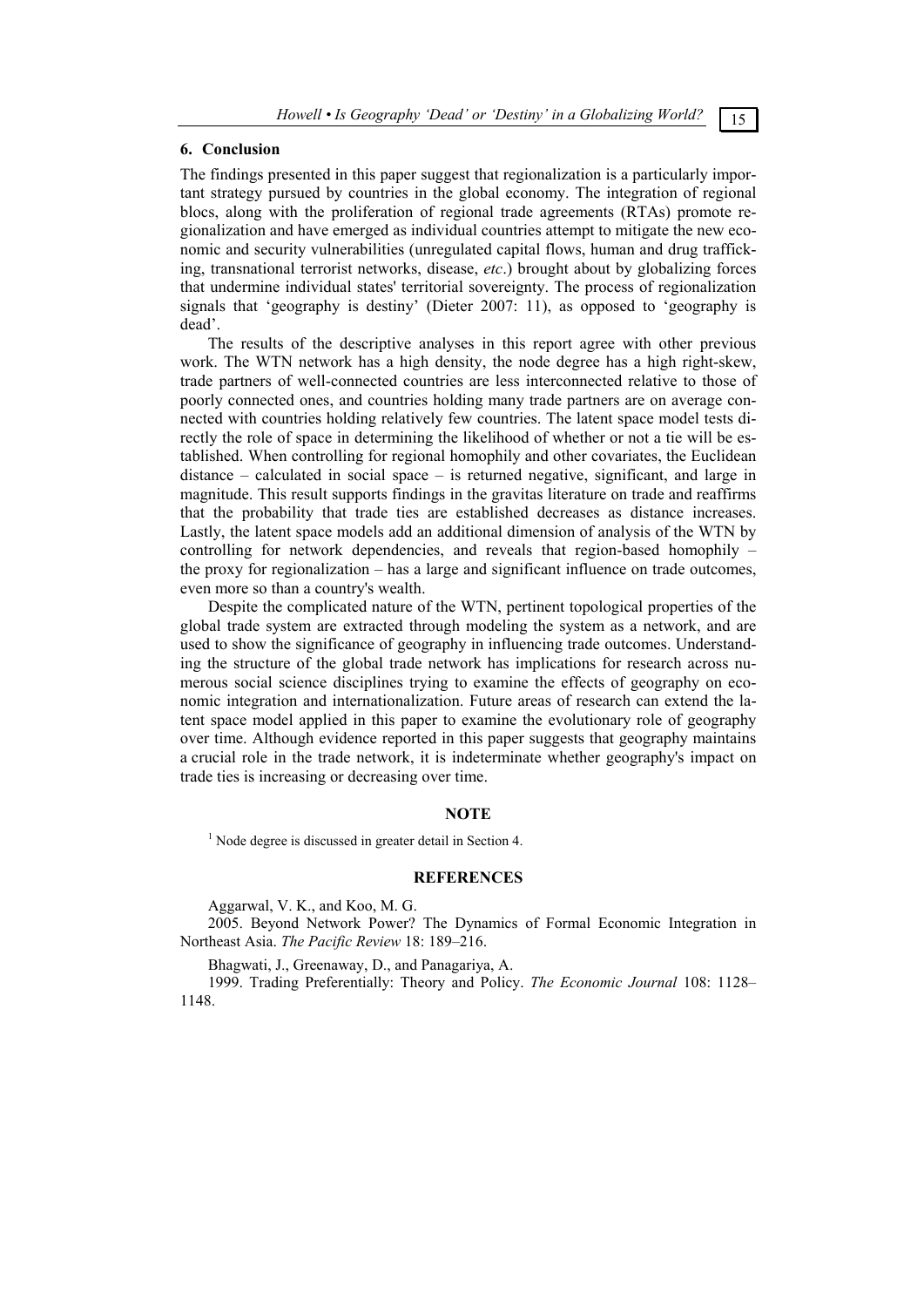Bhattacharya, K., Mukherjee, G., Saramaki, J., Kaski, K., and Manna, S.

2008. The International Trade Network: Weighted Network Analysis and Modeling. *Journal of Statistical Mechanics: Theory and Experiment* 2008(02): P02002. Doi:10.1088/1742-5468/2008/02/p02002.

Clark, R.

2008. Dependency, Network Integration, and Development. *Sociological Perspectives*  51: 629–648.

2010. World-System Mobility and Economic Growth, 1980–2000. *Social Forces* 88: 1123–1151.

Dieter, H.

2007. An Introduction. In Dieter, H. (ed.), *The Evolution of Regionalism in Asia: Economic and Security Issues* (pp. 3–10). London: Routledge.

Fagiolo, G., Reyes, J., and Schiavo, S.

2009. World-Trade Web: Topological Properties, Dynamics, and Evolution. *Physical Review E Statistical* 79: 1–36.

Friedmann, J.

1995. Where We Stand: A Decade of World City Research. In Knox, P., and Taylor, P. (eds.), *World Cities in a World-System* (pp. 21–47). Cambridge: Cambridge University Press.

Garlaschelli, D., and Loffredo, M.

2005. Structure and Evolution of the World Trade Network. *Physica A: Statistical Mechanics and Its Applications* 355: 138–144.

Garlaschelli, D., Di Matteo, T., Aste, T., Caldarelli, G., and Loffredo, M.

2007. Interplay between Topology and Dynamics in the World Trade Web. *The European Physical Journal B 57*: 159–164.

Goodreau, S. M., Handcock, M. S., Hunter, D. R., Butts, C. T., and Morris, M. 2008. A Statnet Tutorial. *Journal of Statistical Software* 24: 1–27.

Harary, F.

1959. A Graph Theoretic Method for the Complete Reduction of a Matrix with a View Toward Finding its Eigenvalues. *Journal of Math Physics* 68: 104–111.

Harary, F., Norman, R., and Cartwright, D.

1965. *Structural Models: An Introduction to the Theory of Directed Graphs.* New York: Wiley.

He, J., and Deem, M.

2010. Structure and Response in the World Trade Network. *Physical Review Letters* 105: 1–4.

Hoff, P. D., Raftery, A. E., and Handcock, M. S.

2002. Latent Space Approaches to Social Network Analysis. *Journal of the American Statistical Association* 9: 1090–1098.

Hunter, D. R., and Handcock, M. S.

2005. Inference in Curved Exponential Family Models for Networks. *Journal of Computational and Graphical Statistics* 15: 565–583.

Kali, R., and Reyes, J.

2007. The Architecture of Globalization: A Network Approach to International Economic Integration. *Journal of International Business Studies* 38: 595–620.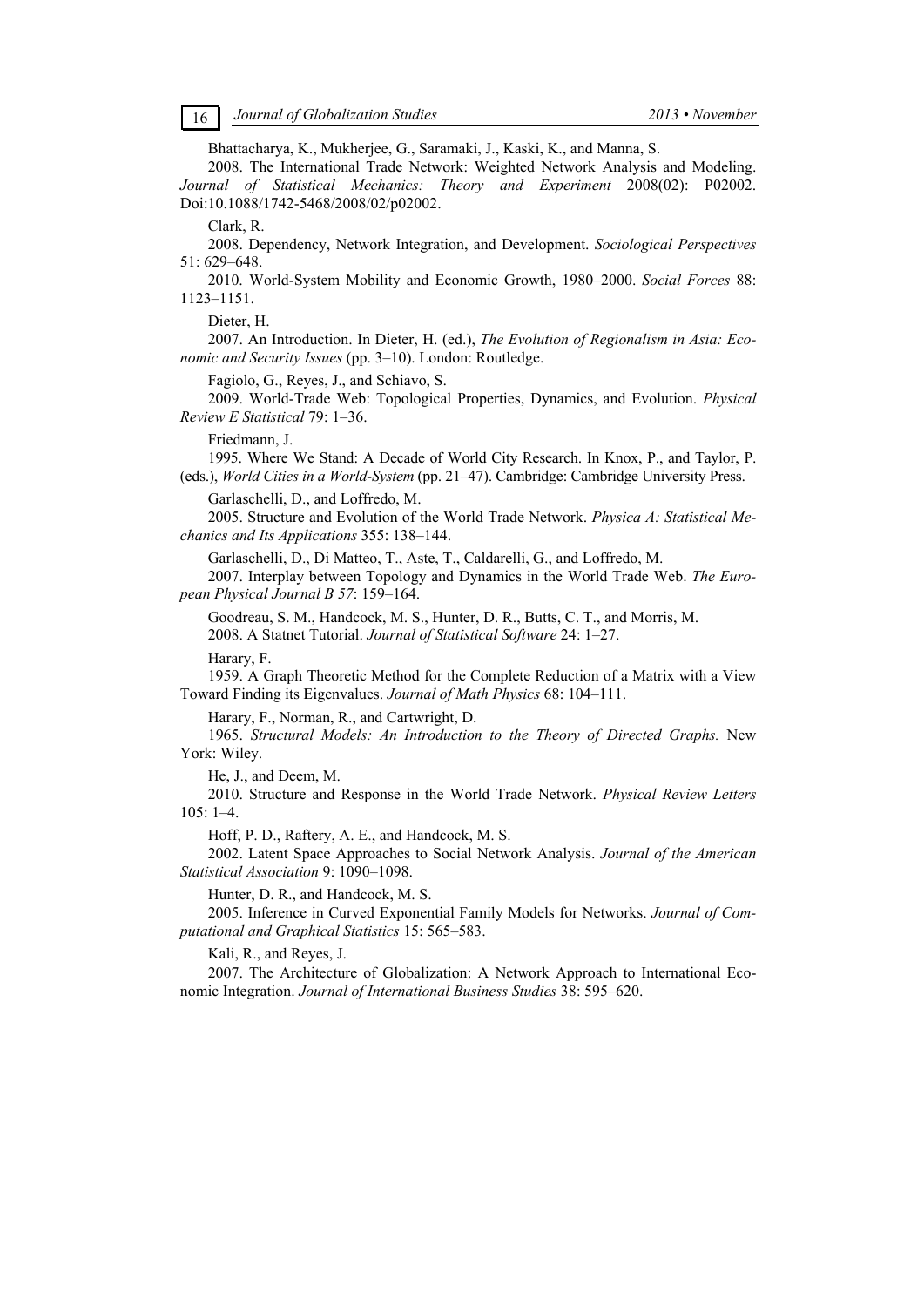Kastelle, T., Steen, J., and Liesch, P.

2006. Measuring Globalization: An Evolutionary Economic Approach to Tracking the Evolution of International Trade. *DRUID Summer Conference* (рр. 1–41). Copenhagen*.*

Kim, S., and Shin, E.-H.

2002. A Longitudinal Analysis of Globalization and Regionalization in International Trade: A Social Network Approach. *Social Forces* 81: 445–468.

Krivitsky, P. N., Handcock, M. S., Raftery, A. E., and Hoff, P. D.

2009. Representing Degree Distributions Clustering and Homophily in Social Networks with Latent Cluster Random Effects Models. *Social Networks* 31: 204–213.

Krugman, P.

1993. *Geography and Trade.* Cambridge, MA: Cambridge University Press.

Louch, H.

2000. Personal Network Integration: Transitivity and Homophily in Strong-Tie Relations. *Social Networks* 22: 45–64.

#### Massey, D.

1984. *Spatial Divisions of Labor: Social Structures and the Geography of Production.*  New York: Methuen.

1999. Imagining Globalization: Power-Geometries of Time-Space. In Brah, A., Hickman, M., and Mac an Ghaill, M. (eds.), *Global Futures: Migration Environment and Globalization* (pp. 27–44)*.* Basingstoke: Macmillan.

McPherson, M., Smith-Lovin, L., and Cook, J. M.

2001. Birds of a Feather: Homophily in Social Networks. *Annual Review of Sociology* 27: 415–444.

Moore, T.

2007. China's Rise in Asia: Regional Cooperation and Grand Strategy. In Dieter, H. (ed.), *Evolution of Regionalism in Asia: Economic and Security Issues* (pp. 34–56)*.* London: Routledge.

Morgan, K.

2004. The Exaggerated Death of Geography: Learning Proximity and Territorial Innovation Systems. *Journal of Economic Geography* 4: 3–21.

Morris, M., Handcock, M. S., and Hunter, D. R.

2008. Specification of Exponential-Family Random Graph Models: Terms and Computational Aspects. *Journal of Statistical Software* 24: 1548–7660.

Ohmae, K.

1990. *The Borderless World: Power and Strategy in the Interlinked Economy.* New York: Harper.

1995. *The Evolving Global Economy: Making Sense of the New World Order.* Boston, MA: Harvard Business Review Press.

O'Brien, R.

1992. *Global Financial Integration: The End of Geography.* New York: Foreign Relations Press.

Reyes, J., Schiavo, S., and Fagiolo, G.

2007. Using Complex Network Analysis to Assess the Evolution of International Economic Integration: The Cases of East Asia and Latin America. *LEM Working Paper Series.*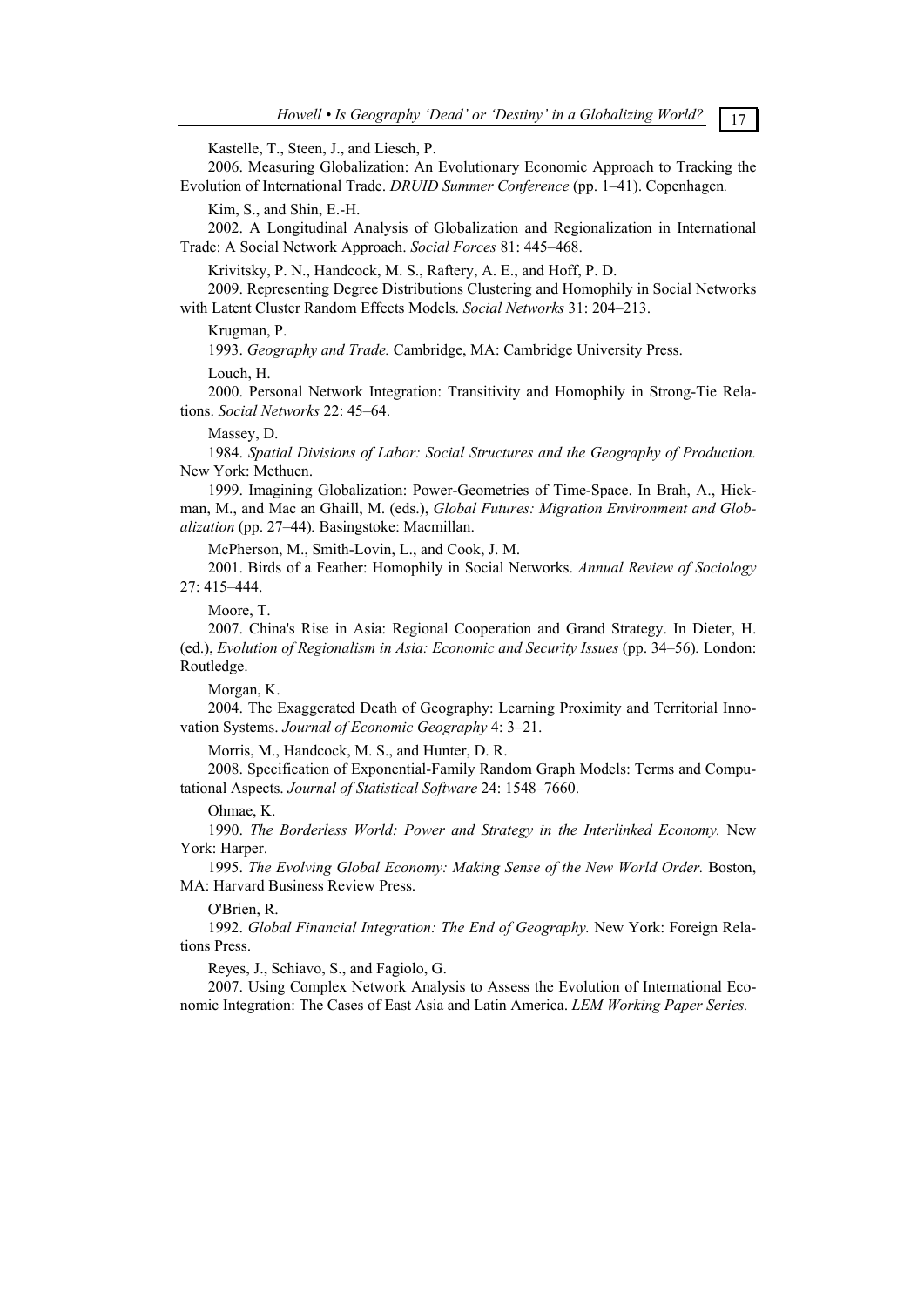2010. Using Complex Networks Analysis to Assess the Evolution of International Economic Integration: The Cases of East Asia and Latin America. *The Journal of International Trade & Economic Development* 19: 215–239.

Schiavo, S., Reyes, J., and Fagiolo, G.

2010. International Trade and Financial Integration: A Weighted Network Analysis. *Quantitative Finance* 10: 389–399.

Serrano, M.

2008. Rich-Club *vs* Rich-Multipolarization Phenomena in Weighted Networks. *Physical Review E* 78: 026101.

Serrano, M. A., and Boguna, M.

2003. Topology of the World Trade Web. *Physical Review E* 68: 015101.

Shortreed, S., Handcock, M. S., and Hoff, P. D.

2006. Positional Estimation within the Latent Space Model for Networks. *Methodology* 2: 24–33.

Squartini, T., Fagiolo, G., and Garlaschelli, D.

2011. Rewiring World Trade. Part I. A Binary Network Analysis. *LEM Working Paper Series.*

Staples, A.

2007. Responses to Regionalism: Corporate Strategy in East Asia. In Dieter, H. (ed.), *Evolution of Regionalism in Asia: Economic and Security Issues* (pp. 99–122)*.* London: Routledge.

Toffler, A.

1970. *Future Shock.* Bantam Books.

Warwick, M.

2005. *Geographies of Globalization.* London – New York: Routledge.

Yeung, H.

1998. Capital State and Space: Contesting the Borderless World. *Transactions of the Institute of Brittish Geographers* 23: 291–309.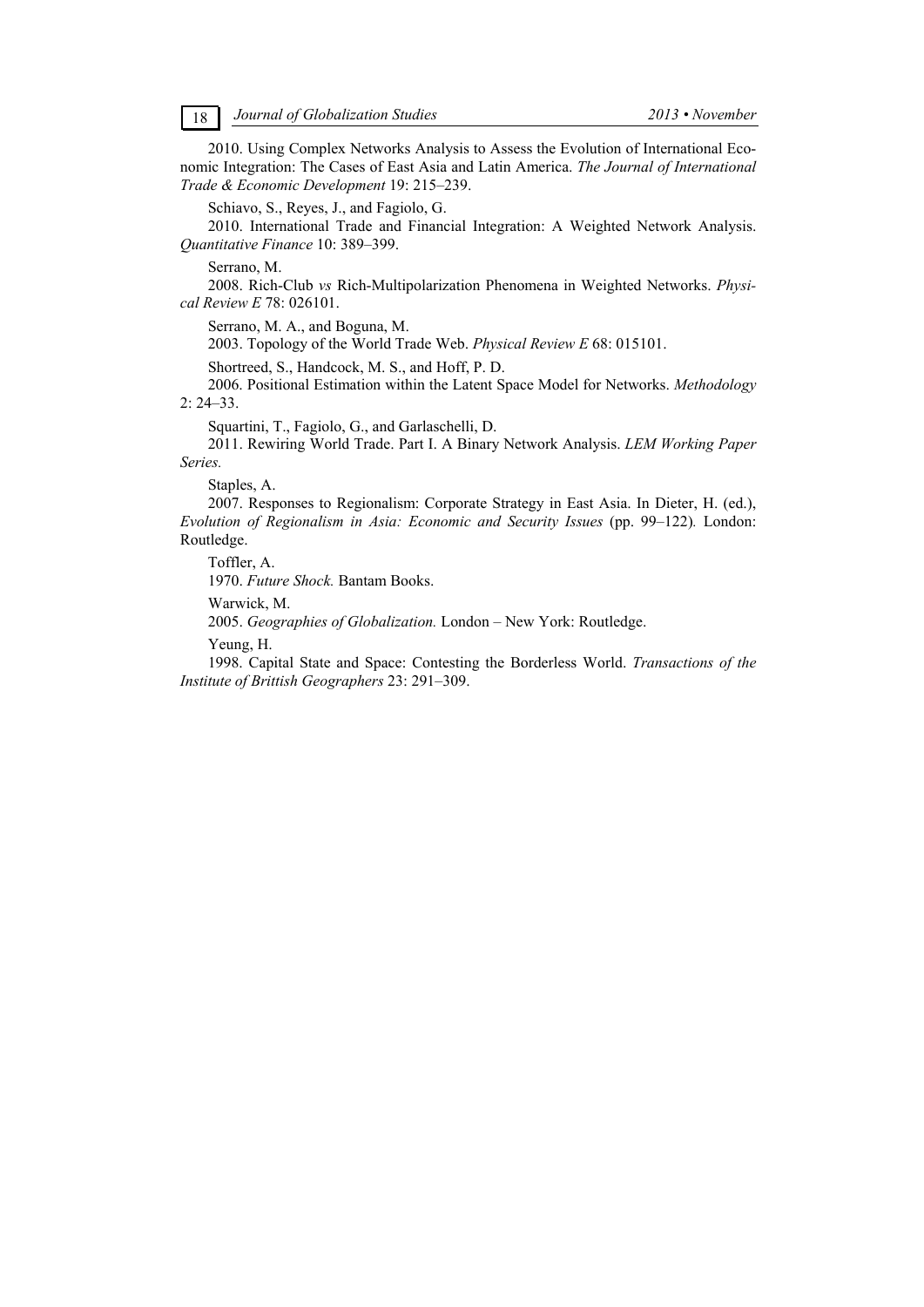## *Appendix*

190 countries are placed into 11 regions. These regions are based on present-day trading blocs and/or geographical location. Several regions combine two or more economic trading blocks that span a certain geographic region. For example, the EU, EFTA and Central European FTA member countries are all categorized as one European region based on their geographical proximity. Similarly, UNASUL, Caribbean Community and the Central American Integration System member countries are all categorized as Latin America.

## **Regional Groupings**

| <b>NAFTA</b> (Region 1)  | <b>CAN</b>                  | <b>RUS</b>                    |
|--------------------------|-----------------------------|-------------------------------|
| <b>CAN</b>               | CAO                         | <b>TAJ</b>                    |
| <b>MEX</b>               | CAP                         | TKM                           |
| <b>USA</b>               | <b>CDI</b>                  | <b>UKR</b>                    |
| <b>Europe (Region 2)</b> | <b>CEN</b>                  | <b>UZB</b>                    |
| ALG                      | <b>CHA</b>                  | <b>ASEAN</b> (Region 6)       |
| <b>AND</b>               | <b>CHL</b>                  | <b>BRU</b>                    |
| <b>ANG</b>               | <b>CHN</b>                  | CAM                           |
| <b>ARG</b>               | <b>COL</b>                  | <b>DRV</b>                    |
| <b>ARM</b>               | <b>COM</b>                  | <b>INS</b>                    |
| <b>AUL</b>               | <b>CON</b>                  | <b>LAO</b>                    |
| <b>AUS</b>               | <b>COS</b>                  | MAL                           |
| <b>AZE</b>               | <b>CRO</b>                  | <b>DRV</b>                    |
| <b>BAH</b>               | <b>CUB</b>                  | <b>MYA</b>                    |
| <b>BAR</b>               | <b>East Asia (Region 3)</b> | PHI                           |
|                          |                             | <b>SIN</b>                    |
| <b>BEL</b>               | (Also Region 4)             |                               |
| <b>BEN</b>               | <b>JPN</b>                  | THI                           |
| <b>BFO</b>               | <b>MON</b>                  | <b>South Asia Association</b> |
| <b>BHM</b>               | <b>PRK</b>                  | (Region 7)                    |
| <b>BHU</b>               | <b>ROK</b>                  | AFG                           |
| <b>BLR</b>               | <b>TAW</b>                  | <b>BHU</b>                    |
| <b>BLZ</b>               | <b>CHN</b>                  | <b>BNG</b>                    |
| <b>BNG</b>               | <b>Eurasian Economic</b>    | <b>IND</b>                    |
| <b>BOL</b>               | <b>Community</b>            | <b>MAD</b>                    |
| <b>BOS</b>               | (Region 5)                  | <b>NEP</b>                    |
| <b>BOT</b>               | <b>ARM</b>                  | <b>PAK</b>                    |
| <b>BRA</b>               | <b>AZE</b>                  | <b>SOL</b>                    |
| <b>BRU</b>               | BLR                         | SRI                           |
| <b>BUI</b>               | <b>GRG</b>                  |                               |
| <b>BUL</b><br>CAM        | <b>KYR</b>                  |                               |